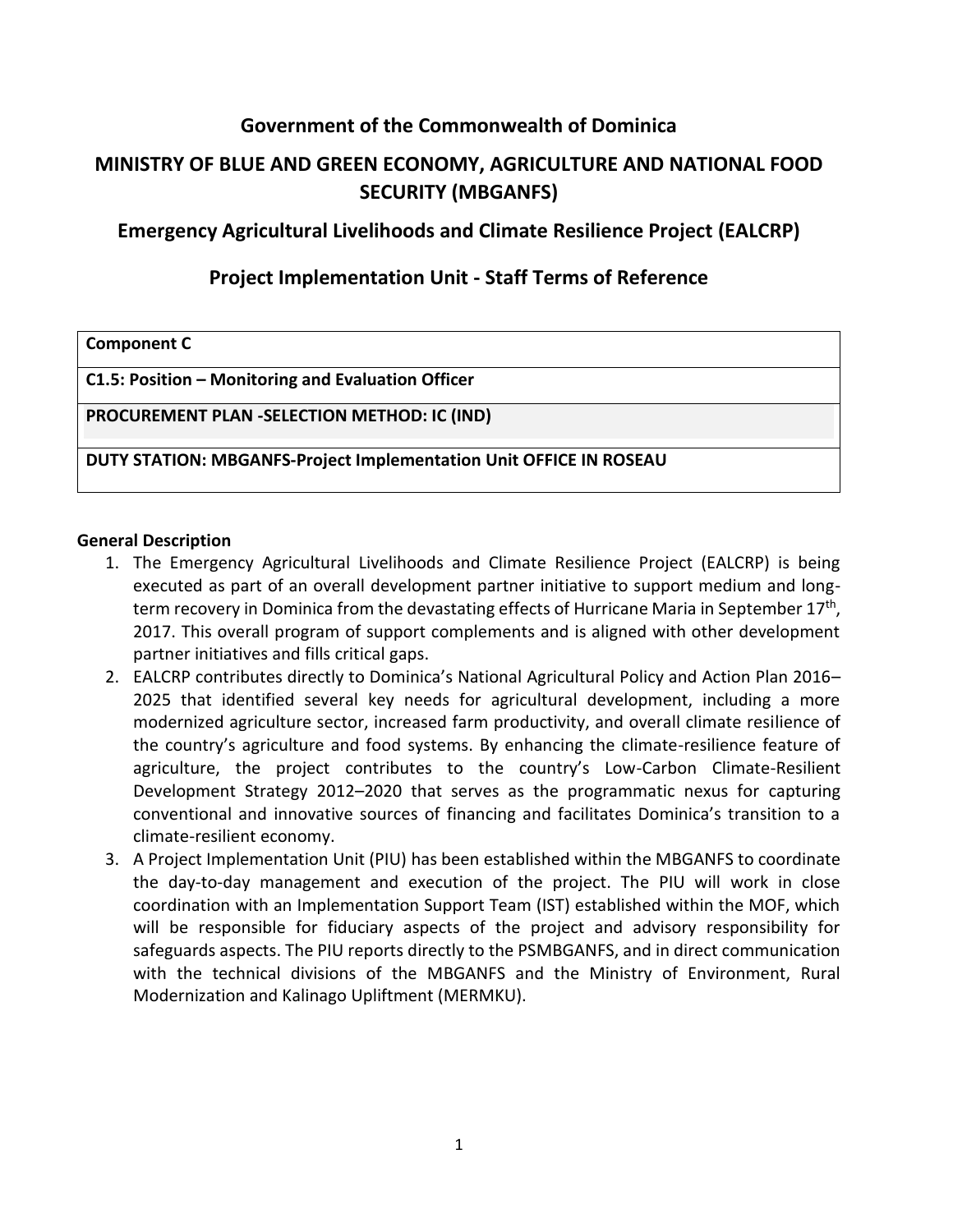### **Objective**

The M&E Officer will assume full responsibility for execution of the Monitoring and Evaluation function of the project at all levels. He/she will be supervised directly by the PIU Agriculture Specialist. Emphasis will be placed on:

- (i) execution of the formulated Indicator Identity Sheets (IIS) that has been developed in compliance with the Results Framework and executed in alignment of the M&E Manual developed based on a results-based monitoring approach,
- (ii) monitoring the gathering; aggregation; verification of data quality; analysis and generation of report/presentation from data analyzed to facilitate evidence-based decision making using the Indicator Analysis Sheet (IAS) tool;
- (iii) tracking progress of activities on Smartsheet and KOBO Tool Box Platform in collaboration with the Agriculture Information Technology Officer (AITO);
- (iv) update monthly the M&E Matrix capturing indicators from the Results Framework, selected output indicators from the Smartsheet and key financial indicators;
- (v) coordinate with Extension and Livestock Units of the technical divisions of the MBGANFS to gather, aggregate and verify data requested to populate the IASs developed for EALCRP.
- (vi) collaborate with the Agriculture Specialist and the Agriculture Information Technology Officer to implement the Agriculture Information Management System.

#### **Key Responsibilities**

The M&E Officer will carry out the following tasks:

#### *M&E Coordination*

- Coordinate closely and provide the necessary support to the Agriculture Specialist established within the PIU with regard to overall project monitoring. This includes the provision of standardized project data to be consolidated at the PIU level by the Agriculture Specialist;
- Conduct joint work and coordinate activities with the PIU and MBGANFS technical team to ensure coordination of activities.
- Coordinate to implement the Information Management System.

#### *Systems Monitoring*

- Monitor the Project's key performance indicators (results framework indicator, key output Smartsheet indicators and key financial indicators), coordinate and lead the reports' preparation according to the M&E Plan;
- Update monthly the M&E Matrix
- Set up operational arrangements for collecting, aggregating, verifying, analyzing, and reporting project data.

#### *Data management and analysis*

• Regular quality assurance of collected data to ensure its accuracy and validity;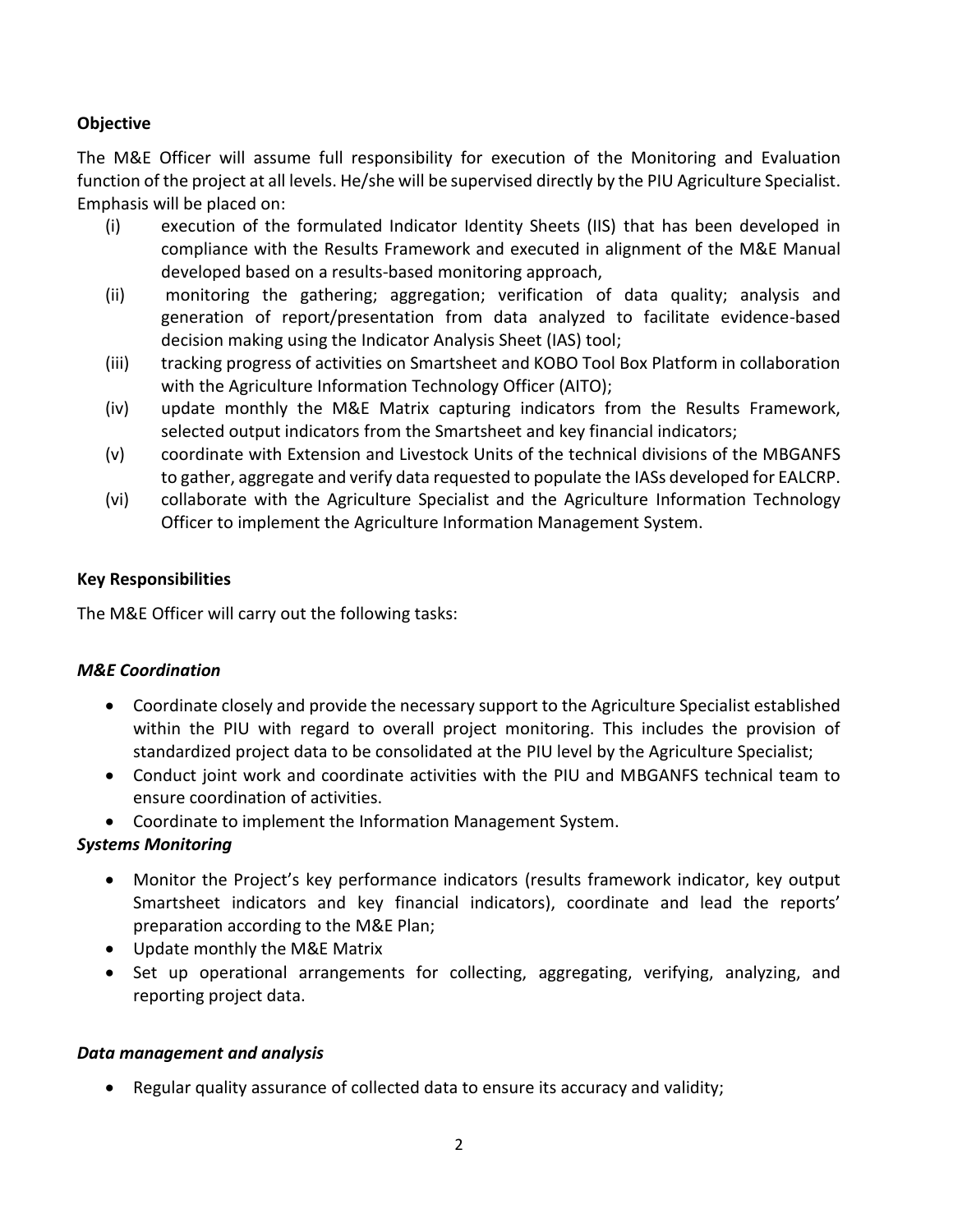- Coordinate timely information collection to ensure timely, accurate and complete programmatic reporting;
- Review information flows according to the project cycle;
- Work closely with the PIU technical team to ensure that the results of monitoring and evaluation in the field are efficient and effective;
- Undertake field visits together to monitor data collection approaches to ensure compliance with operational procedures.
- Design not later than 30 days after collection of each Result Framework indicator an Indicator Analysis Sheet (IAS)

#### *Communication and Reporting*

- Assist the Project Manager in preparing periodic programmatic and management reports project components in a standard reporting format required by the World Bank, including reporting the Results Framework on a semiannual basis;
- Provide strategic information to the Agricultural Specialist to guarantee that reports submitted to the Project Manager are accurate, timely and complete;
- Prepare weekly, monthly, quarterly and annual M&E reports, and assist in the preparation of the annual work plans;
- Assist in improving communication and information sharing between different stakeholders;
- Perform other duties as assigned by PIU Project Manager;
- Produce an Annual M&E report = (compilation of all Indicators Analysis Sheets prepared over the year)

#### **Required skills and experience**

*Education*

• First Degree in Agriculture or Social Sciences (Statistics, Economics, Business Administration, Management), and/or a related field showing quantitative and qualitative data analysis competences.

*Experience*

- Minimum 3 years of relevant professional experience in Project Monitoring and Evaluation or relevant connected fields;
- Demonstrated experience in implementing M&E systems including results frameworks, project management, and program/project evaluations;
- Adequate capacity to produce accurate reports on time;
- Ability to work within a team and interact effectively with collaborative agencies/departments and development partners;
- Knowledge and practical experience with software applications (Word, Excel, PowerPoint, and Internet, as well as social science analytical software (SPSS and /or Stata, preferably);
- Basic knowledge of KOBO Tool Box Platform;
- Proficiency in English.